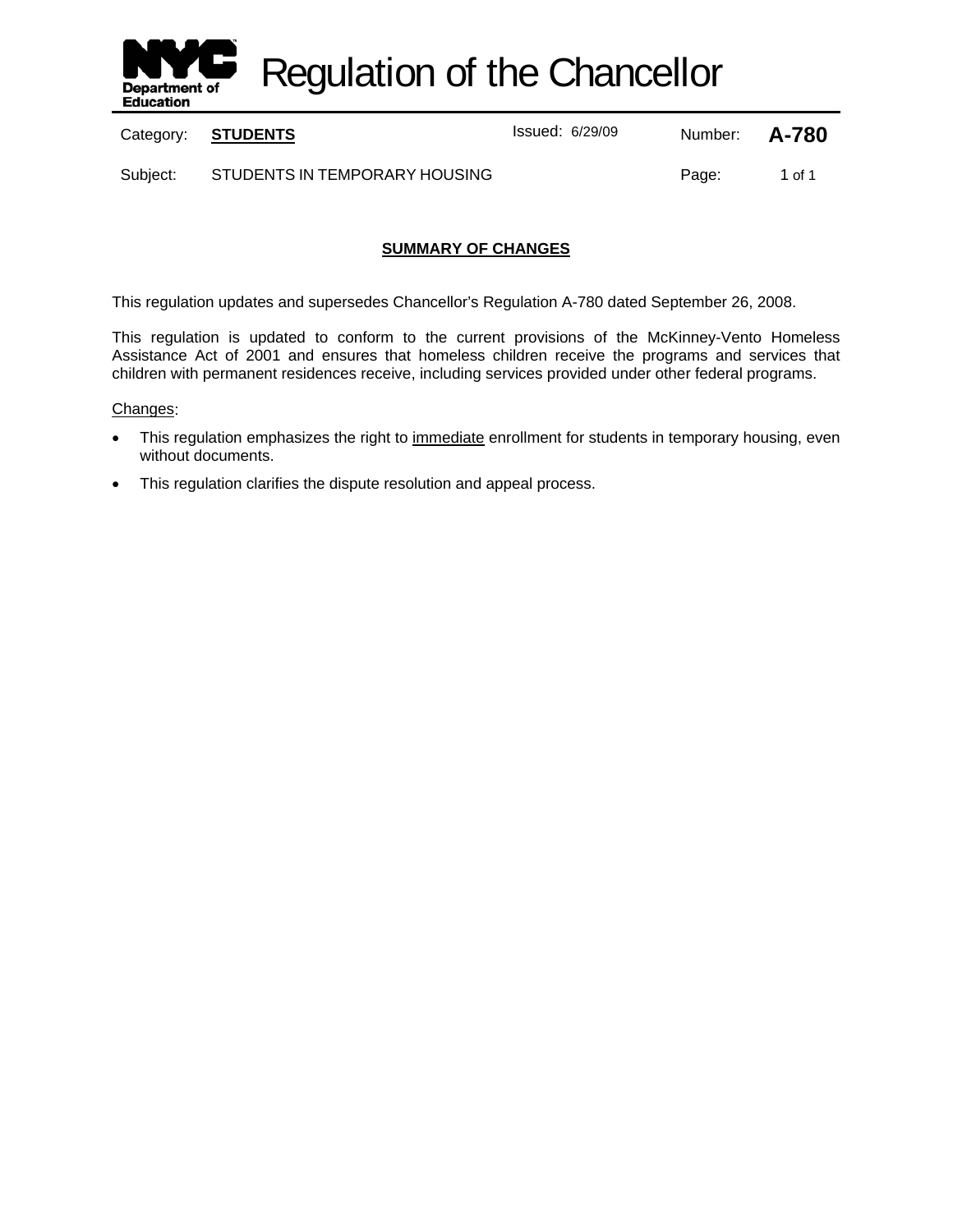## **ABSTRACT**

The McKinney-Vento Homeless Assistance Act ("McKinney-Vento Act") of 2001 mandates that homeless children and youth be guaranteed equal access to the same free appropriate public education provided to children permanently housed in the community. The New York City Department of Education is the Local Educational Agency responsible for implementation and coordination of McKinney-Vento Act requirements on education in New York City. Students residing in temporary housing must not be isolated from the mainstream school environment or stigmatized because of where they live. All services and programs offered by the NYC Department of Education (including school meals and before and after-school programs) shall be available to homeless children and youth.

### **I. DEFINITIONS**

 $\overline{a}$ 

- A. **Homeless<sup>1</sup> child means** a child, including a student with disabilities, who lacks a fixed, regular, and adequate nighttime residence. This includes a child who:
	- 1. Is living with a friend, relative or someone else because their family lost their housing due to economic hardship, or a similar reason (referred to as "doubled up"), or is living in a motel, hotel, trailer park, or camping ground due to the lack of alternative adequate accommodations, or
	- 2. Is living in a subsidized publicly or privately operated shelter designed to provide temporary living accommodations (including commercial hotels, congregate shelters, and transitional housing for the mentally ill), or
	- 3. Is awaiting foster care placement, or
	- 4. Is living in a public or private place not designed for or ordinarily used as a regular sleeping accommodation, or
	- 5. Is living in cars, parks, public spaces, abandoned buildings, substandard housing, bus or train stations or similar settings.
- B. **Child and Student** The terms "child" or "student" include those persons who, were they children of residents of the State, would be entitled to a free education. Students include pre-school students with disabling conditions between the ages of three and five and children with disabling conditions between the ages of 5 and 21 who have not graduated from high school. Child may also include unaccompanied youth, as defined below.
- C. Unaccompanied youth means a youth not in the physical custody of a parent<sup>2</sup> or guardian and who meets the definition of homeless set forth above.
- D. School of origin means the school the child attended when permanently housed or the school in which the child was last enrolled.
- E. School of current location means the school that is zoned for the address at which the child is actually living or the school which other students living in the same area as the child are eligible to attend.
- F. Family Assistant refers to the staff assigned to work with shelters and schools to provide assistance to homeless families. Family Assistants help students enroll in or transfer to

person in parental relation to a child or children currently attending a school, including a child who is attending a non-citywide school full time while on the register of Citywide Program (known as District 75).



The definition of "homeless" in this regulation is only for purposes of implementation of the McKinney-Vento Act and should not be construed to confer any additional rights outside the McKinney-Vento Act.<br><sup>2</sup> The term "parent" includes parent (by birth or adoption, stepparent, foster parent), legally appointed guardian, or a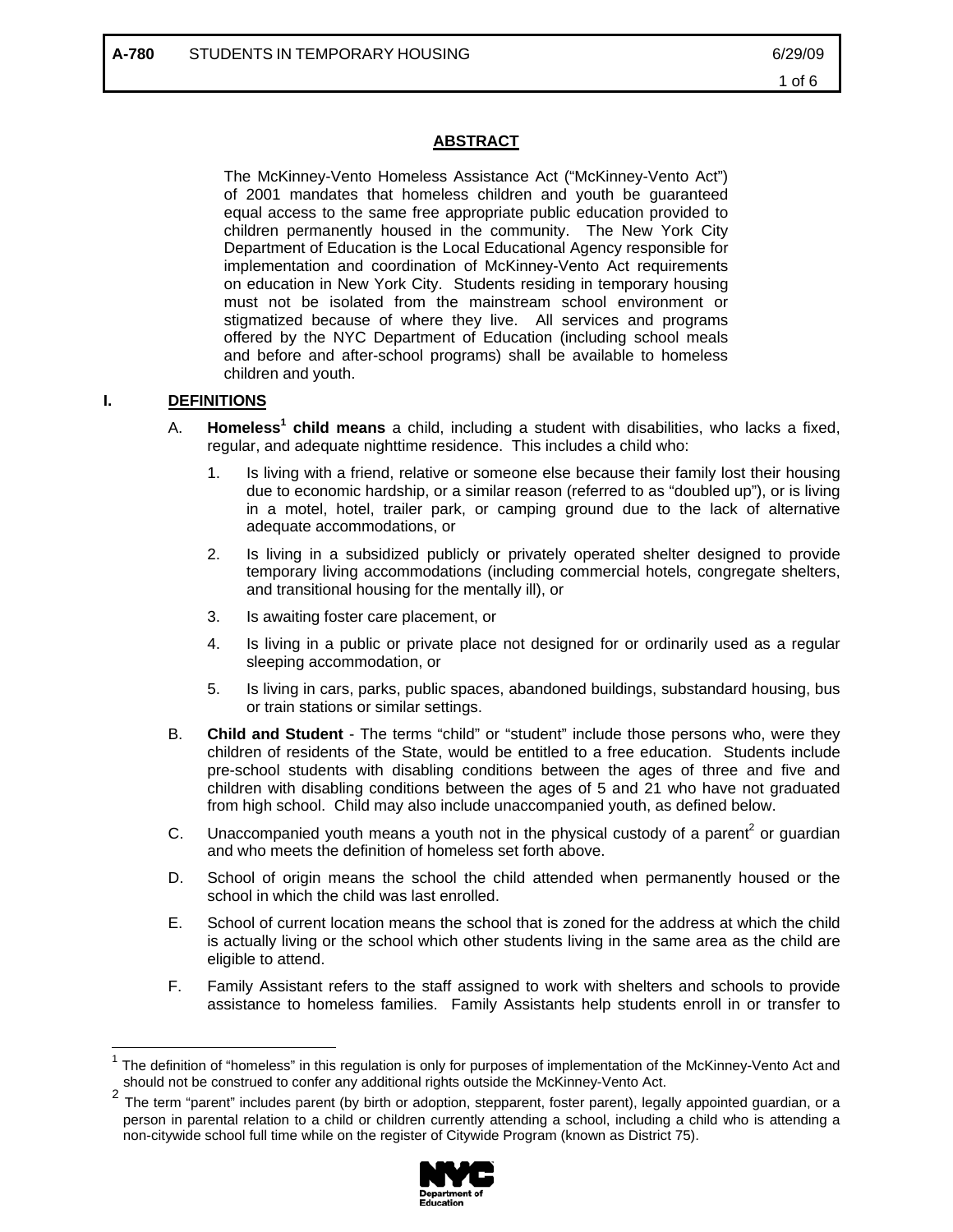schools, obtain transportation assistance and other services for which they are eligible under the McKinney-Vento Act.

G. Student in Temporary Housing ("STH") Liaison refers to the person(s) who ensures that the services are in compliance with the McKinney-Vento Act.

## **II. IDENTIFICATION OF HOMELESS STUDENTS**

- A. Schools shall display in a prominent location posters that set forth the basic rights of homeless children and provide information about the STH Liaison(s). For additional posters, schools should contact their STH Liaison.
- B. School staff who become aware of any student who is or may be a homeless student and who needs assistance should contact the STH Liaison(s).
- C. Schools shall have information sheets (McKinney-Vento Act Guide for Parents) that set forth the basic rights of homeless students. These information sheets shall be available, at a minimum, in the office of the Parent Coordinator. The McKinney-Vento Act Guide for Parents that can be distributed is included in this regulation as Attachment No. 1 and on the Department of Education's website at the below link. http://schools.nyc.gov/StudentSupport/NonAcademicSupport/StudentsinTemporaryHousing/ default.htm.
- D. Family Assistants also shall provide the McKinney-Vento Act Guide for Parents to parents in homeless shelters.
- E. Residency Questionnaire Form In school year 2006-2007, schools distributed the residency questionnaire to every student, and asked that the residency questionnaire be completed by the parent in order to determine services the student may be eligible to receive under the McKinney-Vento Act. In all subsequent years, schools must provide and request the completion of the residency questionnaire to all newly enrolled students and students who change their addresses during the school year. Schools enter information that a student is homeless into ATS in the student's bio page (BIOU) and update changes as appropriate. The residency questionnaire is included in this regulation as Attachment No. 1 and is accompanied by the McKinney-Vento Act Guide for Parents & Youth (Attachment No. 2).

#### **III. SCHOOL ENROLLMENT**

 $\overline{a}$ 

- A. Selection of Schools
	- 1. A homeless student for whom the New York City school district is the designated school district is eligible to attend the following schools:
		- a. The school of origin or the school of current location.<sup>3</sup>
			- i. Homeless students follow the same procedures as all New York City students when there is no zoned school in their school district as outlined in Chancellor's Regulation A-101.
			- ii. The choice about where the child will attend school, that is, whether or not a homeless student will change schools or remain in their school of origin, shall be made on the basis of the "best interest" of the student. To the extent feasible, a student shall be kept in the school of origin, unless this is contrary to the wishes of the student's parent. Among the factors to consider in making a best interest determination are: the age of the student, the distance the student would have to commute to school, student safety issues, the student's need for special education (discussed further below), and the time remaining in the school year.

 $3$  As defined in Section I of this regulation, school of origin means the school the child attended when permanently housed or the school in which the child was last enrolled. School of current location means the school that is zoned for the address at which the child is actually living or the school which other students living in the same area as the child are eligible to attend.

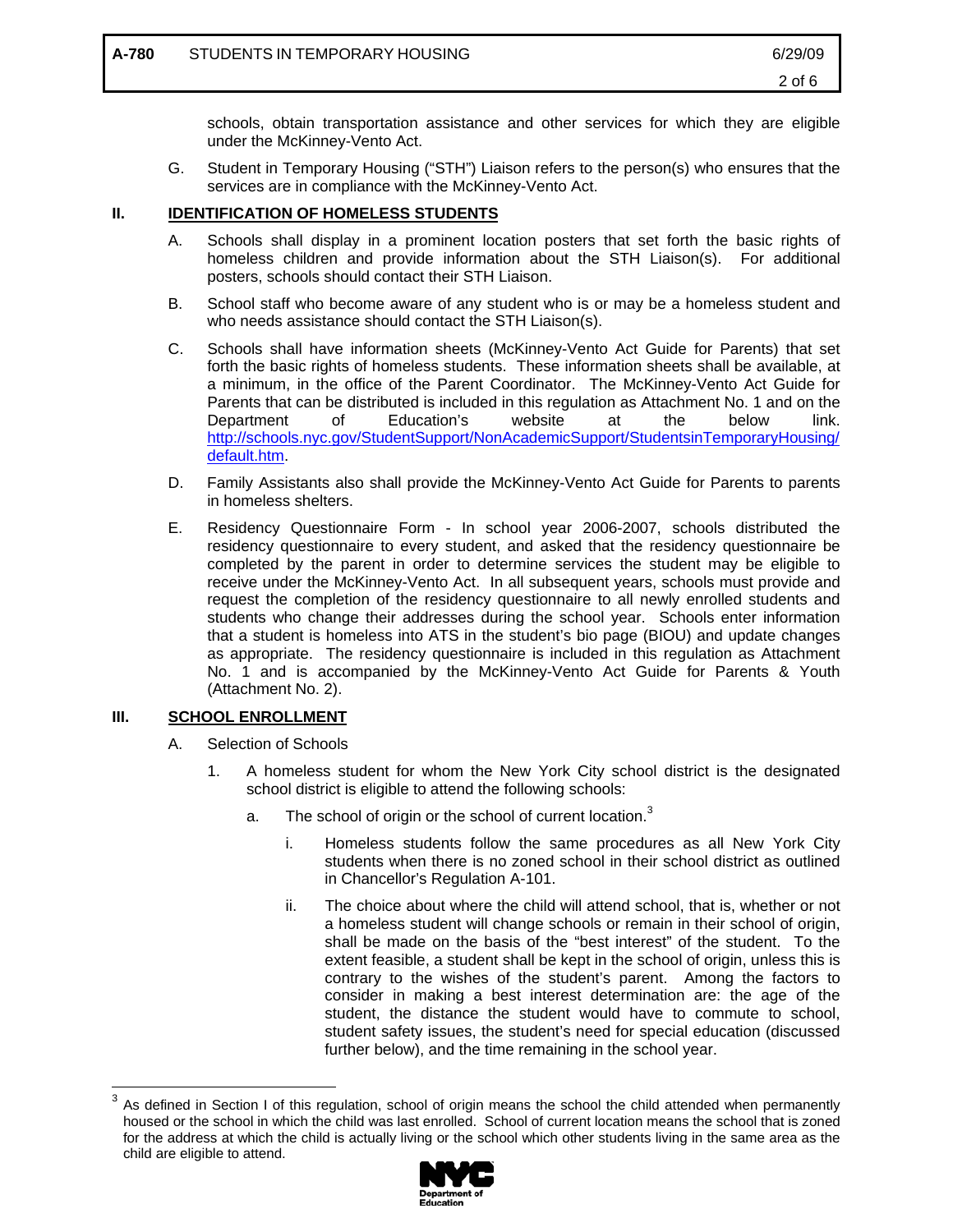- b. For parents of a student with a disability who is recommended for special class or Collaborative Team Teaching or District 75 who wish to transfer to a school of current location, the transfer school (or new school for newly enrolling students) will be determined by the Office of Student Enrollment ("Student Enrollment") or the Committee on Special Education, where applicable. For all students recommended for District 75 programs, the school will be determined by the District 75 placement office.
	- If a homeless student changes schools while the student is in the process of a special education initial evaluation, annual review or reevaluation, the evaluation or review should be completed by the school where the student is currently registered.
- c. A student who becomes homeless has a right to transfer to and enroll in another public school for which he/she meets the school eligibility criteria and according to the DOE regulations. Homeless students are not required to demonstrate a travel or other hardship before transferring to and enrolling in another school.
- d. The choice about whether or not a student should remain in the school of origin or change schools shall be available each time a student moves to a different temporary housing arrangement.
- e. In selecting a school, homeless students should be encouraged to remain in their school of origin to the extent feasible, unless the parent elects not to, or in the case of an unaccompanied youth, the student elects not to.
- f. Regular attendance of homeless children is of paramount importance, and the school must make every effort to ensure regular attendance. If a student has sporadic attendance, the school must contact the parent and the Family Assistant and/or STH Liaison(s) to identify services that may be needed or whether alternative schooling arrangements should be arranged.
- g. Students who do not transfer into a school of current location are to be provided with assistance to maintain continuity of education at their school of origin. Transportation (discussed in Section VII) must also be arranged by Family Assistants or the STH Liaisons.
- h. Subject to the provisions of Chancellor's Regulation A-101, a homeless student, once enrolled in a school, can remain in that school through its terminal grade, even if the student becomes permanently housed and is no longer homeless.
- B. Enrollment Assistance
	- a. Family Assistants shall assist parents in enrolling students in school in coordination with and in accordance with the procedures of the Office of Student Enrollment. Homeless students, including students with disabilities, may be referred to the Borough Enrollment Office for school enrollment or transfer purposes.
	- b. The school selected **shall immediately enroll** the homeless child or youth, even if the child or youth is unable to produce records normally required for enrollment, including: proof of residency; transcripts/school records; immunizations or other health records; birth certificate. Family Assistants and school staffs are required to assist parents or unaccompanied youth in obtaining such documents. If immunization records cannot be obtained, the parent, in consultation with the STH Liaison(s), should be referred to a walk-in immunization clinic for assistance.
	- c. Children must immediately be admitted to school while proof of birth, immunization, and other school records are being located and/or verified.

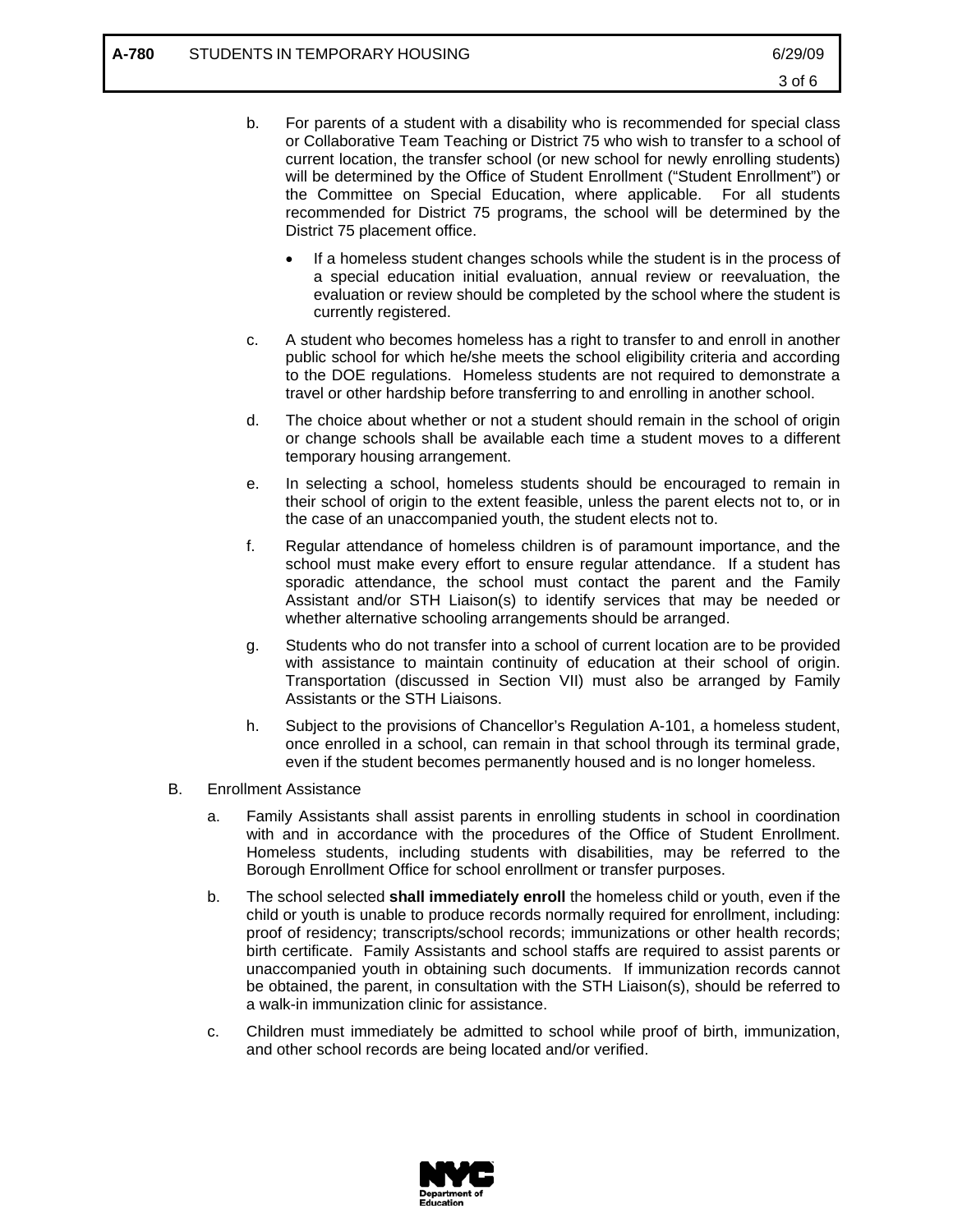#### C. Pre-kindergarten

Children must be placed in pre-kindergarten classes if these services are available to permanently housed children in the district and if there is space, in accordance with the same procedures followed for permanently housed children. If there are no prekindergarten classes in the district, every effort should be made to find an appropriate placement for the children whose parent(s) request pre-kindergarten classes. Prekindergarten students in temporary housing are entitled to transportation. Please refer to Section VII of this regulation.

#### **IV. DISPUTE RESOLUTION AND APPEAL PROCESS**

A. Dispute Resolution Process

In the event the parent of a homeless student or an unaccompanied youth has a disagreement with the DOE over student enrollment or selection, including the student's status as a homeless student or provision of transportation to attend the selected school,

- 1. Every effort should be made to resolve the dispute without the need for a formal appeal to the State Education Department ("SED").
- 2. If an agreement cannot be reached promptly, the parent/student, in consultation with the STH Liaison(s), should be referred to the Executive Director for Borough **Enrollment**
- 3. If the dispute cannot be resolved, the Executive Director for Borough Enrollment shall refer the parent/student to the Chief Executive of the Office of Student Enrollment ("Student Enrollment") for a final written determination and notice of appeal rights.
- B. Appeal Process and Interim School Placement
	- 1. If the parent/student indicates that he/she wants to appeal a final determination regarding enrollment or selection, as described above, the parent/student shall be referred to the STH Liaison(s) in the appropriate Borough and the student shall be immediately placed in the school in which enrollment is sought (either the school of origin or the school of current location), and transportation shall be provided, pending resolution of the dispute.
	- 2. The STH Liaison shall assist the parent/student with the appeal forms and application and submit the documentation to SED within 30 days of the initial DOE's decision. If the parent appeals within 30 days of the DOE decision, the student shall remain/enroll in the selected school pending the decision on appeal. If the parent fails to appeal, the DOE's placement decision may be implemented.
	- 3. The STH Liaison shall (a) provide the parent with a copy of the written procedure for appealing (this document is also available at http://www.counsel.nysed.gov/appeals/ homelessForms.htm); (b) assist the parent/student in completing the appeal petition; (c) make necessary copies of appeal papers; and (d) transmit the appeal papers to SED. The STH Liaison also shall accept service of the petition on behalf of the DOE or arrange for appropriate service on any named respondents and provide verification of service to the parent/student.

## **V. COMPARABLE SERVICES**

Homeless children and youth, including students with disabilities, must be provided with services comparable to services offered to other students in the school, including educational services for which the child meets the eligibility criteria such as compensatory educational programs for the disadvantaged, e.g., Pupils with Compensatory Education Needs (PCEN), Chapter 1 and educational programs for the disabled and for students with limited English proficiency, programs in vocational education, programs for the gifted and talented, and school meal programs, provided, however, if space in a particular program has been capped for all students, no exceptions will be made for homeless students.

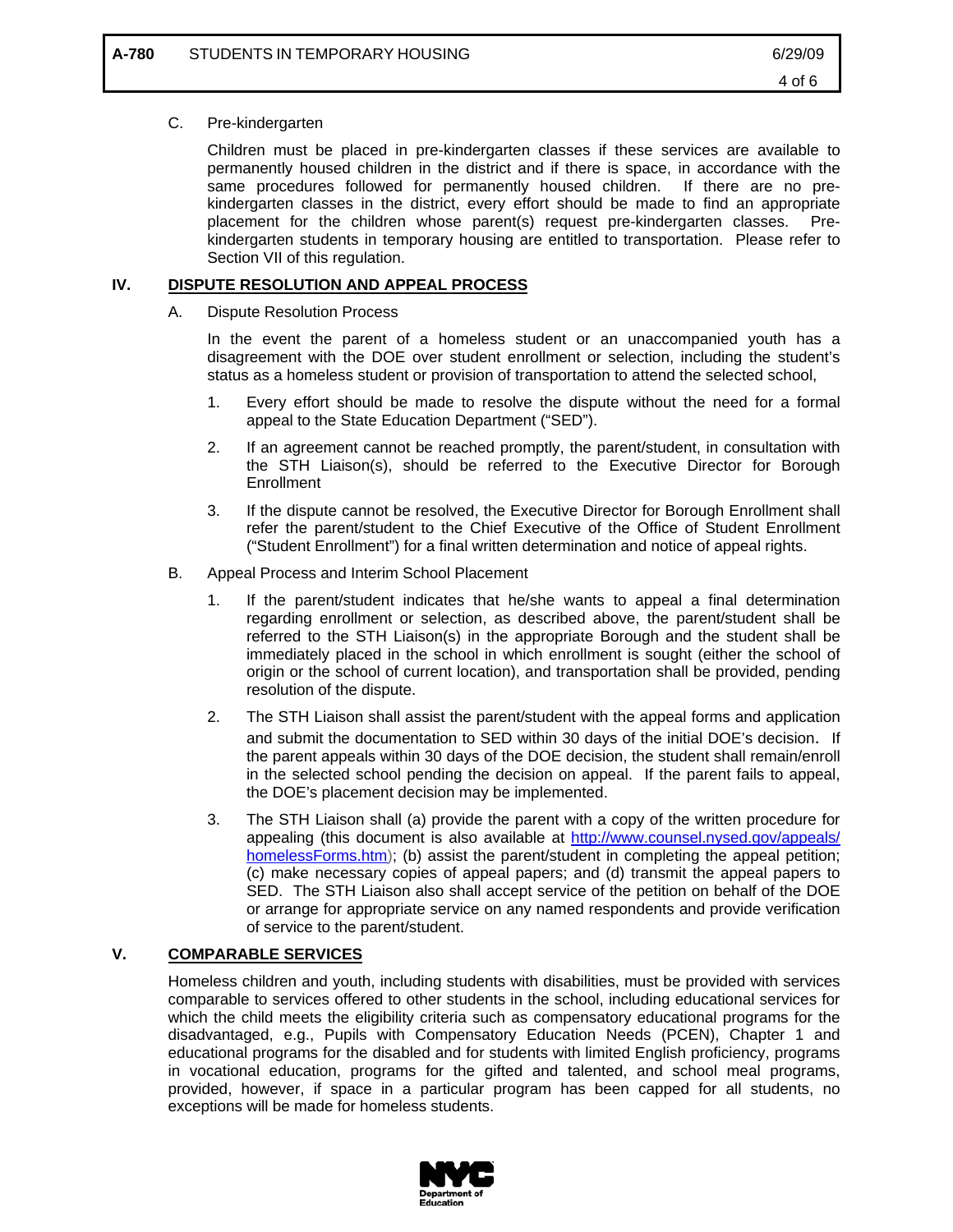#### **VI. MEAL ELIGIBILITY FORMS FOR HOMELESS CHILDREN AND YOUTH**

Per Chancellor's Regulation A-810, students residing in temporary housing are eligible to receive free school meals.

#### **VII. TRANSPORTATION**

All homeless students, including students receiving special education services, in Grades Pre-k through 12 who have been placed in temporary housing are exempt from age and distance requirements and are eligible for free transportation as long as they are homeless students (see Chancellor's Regulation A-801).

For homeless students in shelters, the Family Assistants and/or STH Liaison will coordinate with the Office of Pupil Transportation ("OPT") to determine if a yellow bus route is available for a student who does not need specialized transportation to travel to/from school. If yellow bus transportation has not been arranged for a homeless student, school staff should consult with the Family Assistant and/or STH Liaison for assistance. Yellow Contract Bus Service will be provided to homeless students, Grades K-6, whenever an appropriate route exists to provide such service.

If yellow bus transportation is not available or appropriate, homeless students are eligible for a full fare Metrocard without regard to their age or the distance from their temporary housing accommodations to school.

Pre-kindergarten students are also entitled to transportation and will receive MetroCards only.

Parents of homeless students in Grades Pre-k through 6 who receive a MetroCard to travel to/from school are eligible for 14-day MetroCards in order to accompany their children to/from school. Family Assistants and STH Liaisons will provide 14-day MetroCards to parents upon request as warranted.

If the student is registering in a new school and the IEP recommends special transportation, the Special Education Placement Officer will contact OPT for transportation arrangement. If the student changes his/her address and remains in the same school, the school is responsible for updating the student's new residence in ATS. Once the change is in ATS, OPT will arrange the new bus route within 5 business days. The STH Liaison will coordinate with OPT for the arrangements of the new bus route. If a child using this service is absent for more than 3 consecutive school days without the bus company being informed of the reason for the absence, the bus company must contact OPT. In such cases, service for the child may be suspended until further notice. In the case of homeless students who attend a District 75 Citywide Program, Student Enrollment will contact District 75 placement personnel who will then arrange for placement and/or transportation.

If any student is residing in a Domestic Violence Shelter, the address of that shelter must remain anonymous and will not be entered into ATS. Instead, an OPT-77 Form must be completed and transportation arranged directly with OPT.

#### **VIII. SERVICES FOR FAMILIES AS THEY MOVE INTO PERMANENT HOUSING**

Family Assistants should also meet with families residing in a Department of Homeless Services ("DHS") shelters prior to their moving into permanent housing to ensure a smooth transition. Temporarily housed families not residing in DHS shelters who need assistance as they move to permanent housing, should contact the STH Liaison(s) in their borough. Parents shall be informed that their children have the right to stay in their current schools through the terminal grade. In regard to transportation, when homeless students become permanently housed, they are subject to the same eligibility rules as non-homeless students as set forth in Chancellor's Regulation A-801.

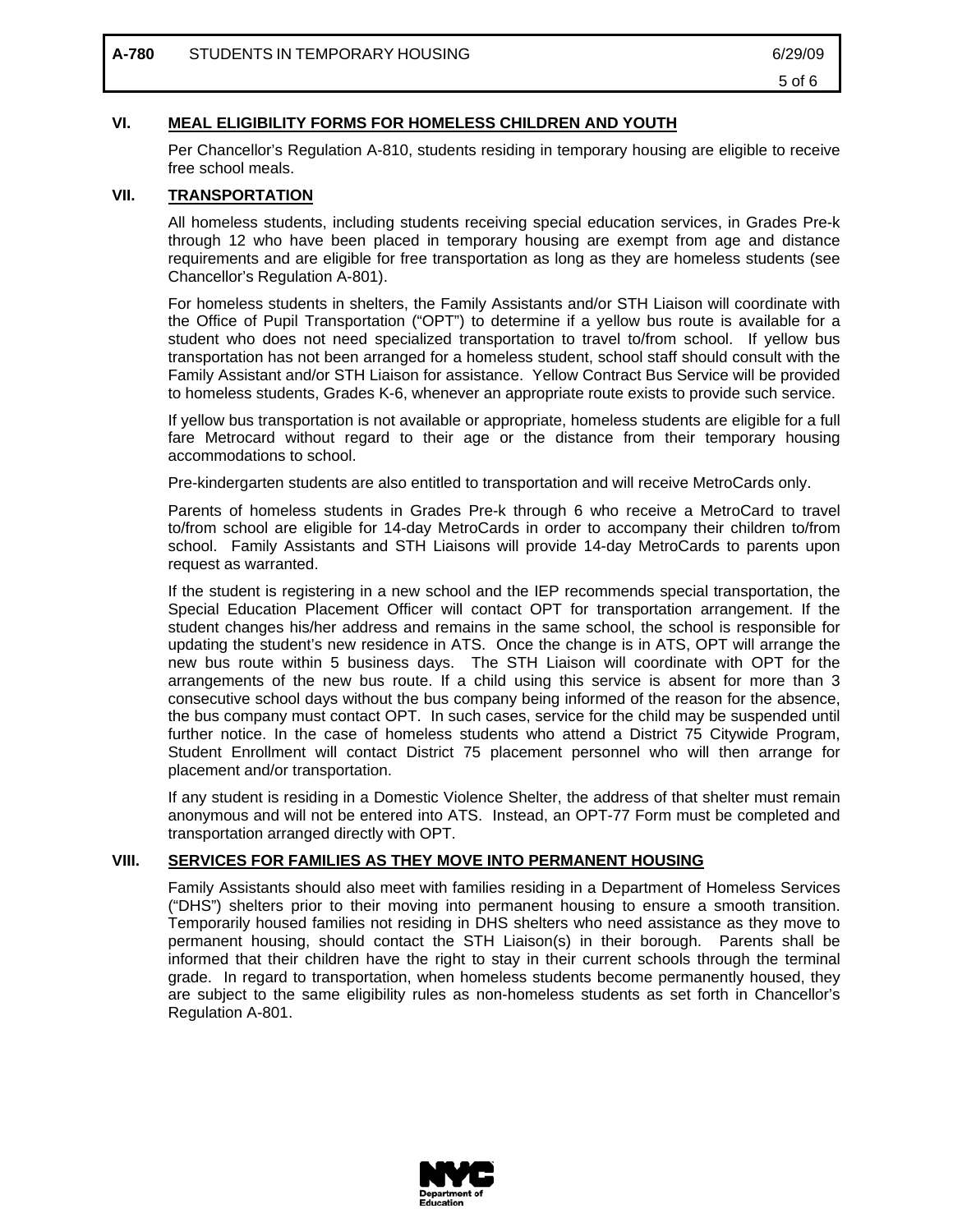## **IX. INQUIRIES**

Inquiries pertaining to this regulation should be addressed to:

| Telephone:   | Office of School and Youth Development<br><b>Students in Temporary Housing Senior</b> | Fax:         |
|--------------|---------------------------------------------------------------------------------------|--------------|
| 212-374-0860 | Program Manager                                                                       | 212-374-5751 |
| 212-374-2530 | N.Y.C. Department of Education<br>52 Chambers Street - Room 218<br>New York, NY 10007 |              |

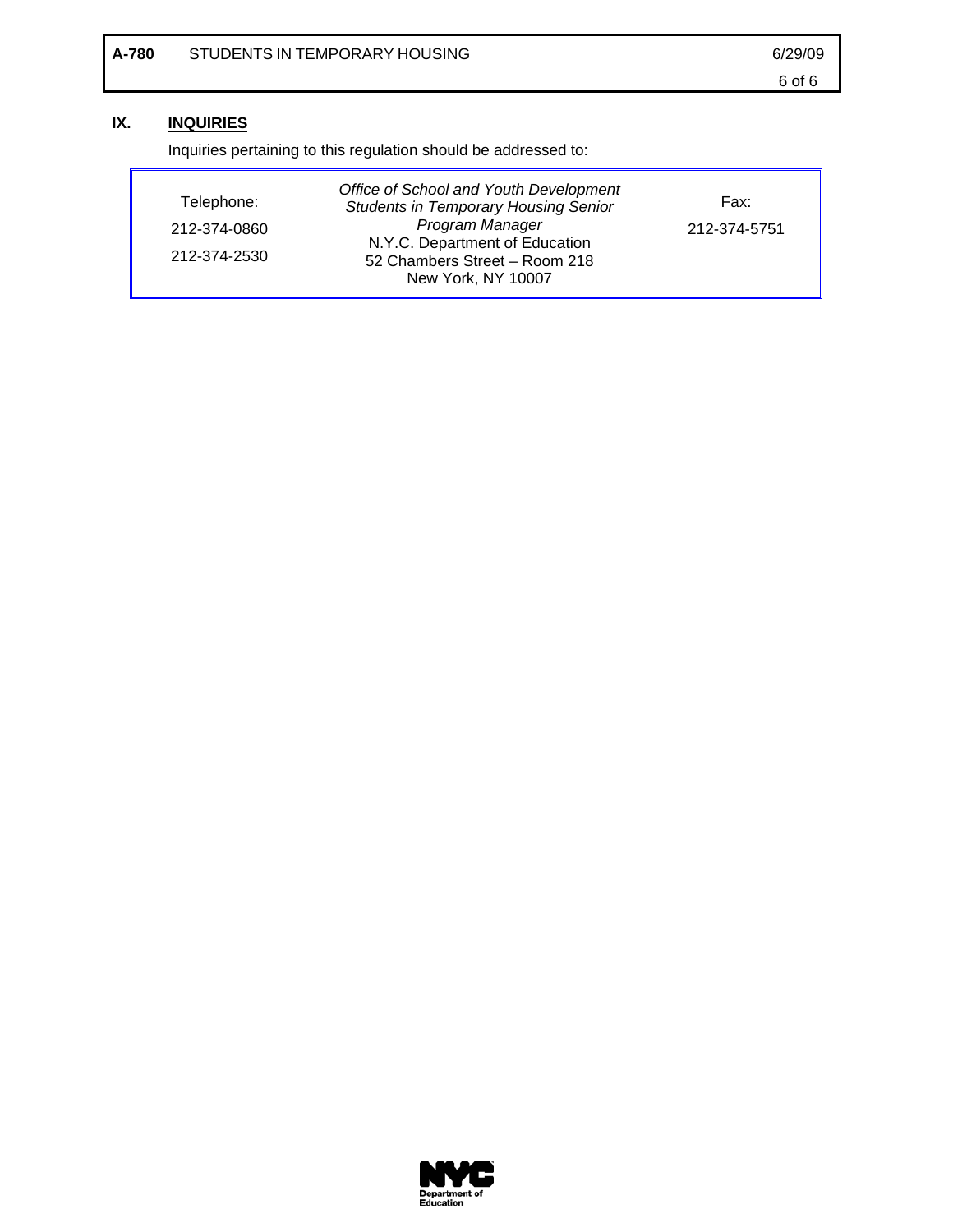

School Use

## **Residency Questionnaire**

#### **Parent/Guardian/Student:**

**This form is intended to address the McKinney-Vento Act 42 U.S.C. 11435, and must be completed for each student. The information you provide is confidential. Your child will not be discriminated against based upon the information provided.** 

**Please complete the following questions regarding the student's housing in order to help determine services the student may be eligible to receive.** 

**Note to schools/Temporary Housing Liaisons: Please assist students and families in filling out** this form. Do not simply include this form in the registration packet, because if the student qualifies as residing in temporary housing, the **student is not required to submit proof of residency** and other required documents that may be part of the registration packet.

| <b>Student Name</b> |                           |               |               |  |  |
|---------------------|---------------------------|---------------|---------------|--|--|
| Last                | <b>First</b>              |               | <b>Middle</b> |  |  |
| OSIS#               | Date of Birth<br>MM/DD/YY | <b>Gender</b> | <b>School</b> |  |  |
|                     |                           |               |               |  |  |

#### **Please identify the student's current living arrangements. Please check one box:**

| <b>Check</b> | <b>Residency Questionnaire Choice</b>                                                                                                                              |   |
|--------------|--------------------------------------------------------------------------------------------------------------------------------------------------------------------|---|
| $(\vee)$     |                                                                                                                                                                    |   |
|              | Doubled-Up<br>With another family or other person because of loss of housing or as a result of economic hardship                                                   | D |
|              | <b>Shelter</b><br>Emergency or transitional shelter                                                                                                                | S |
|              | <b>Awaiting Foster Care Placement</b>                                                                                                                              | A |
|              | <b>Hotel / Motel</b><br>Living in what is NOT an emergency or transitional shelter and involves payment                                                            | н |
|              | <b>Other Temporary Living Situation</b><br>Trailer park, campground, car, park, public places, abandoned building, street, or any other<br>inadequate living space |   |
|              | <b>Permanent Housing</b><br>Student who is living in a fixed, regular, and adequate housing situation                                                              | P |

| If the student is NOT living in permanent housing, also indicate if the below applies:         |                                    |
|------------------------------------------------------------------------------------------------|------------------------------------|
| <b>Unaccompanied Youth</b><br>Youth who is not in the physical custody of a parent or guardian | Only<br>Enter "Y" if<br>applicable |

Parent/Guardian Name (print) Parent/Guardian Signature Date

 $\_$  ,  $\_$  ,  $\_$  ,  $\_$  ,  $\_$  ,  $\_$  ,  $\_$  ,  $\_$  ,  $\_$  ,  $\_$  ,  $\_$  ,  $\_$  ,  $\_$  ,  $\_$  ,  $\_$  ,  $\_$  ,  $\_$  ,  $\_$  ,  $\_$  ,  $\_$  ,  $\_$  ,  $\_$  ,  $\_$  ,  $\_$  ,  $\_$  ,  $\_$  ,  $\_$  ,  $\_$  ,  $\_$  ,  $\_$  ,  $\_$  ,  $\_$  ,  $\_$  ,  $\_$  ,  $\_$  ,  $\_$  ,  $\_$  ,

#### **Please return this form to your child's school as requested.**

**Note:** The answer you give above will help determine what services you or your child may be eligible to receive under the McKinney-Vento Act. Students who are protected under the Act are entitled to immediate enrollment in school even if they do not have the documents normally needed, such as proof of residency, school records, immunization records, or birth certificate. After the student has been enrolled, the new school must contact the last school attended to request the student's educational records, including immunization records, and Students in Temporary Housing (STH) Liaison(s) must help the student get any other necessary documents or immunizations. Students who are protected under the McKinney-Vento Act may also be entitled to free transportation and other services.

#### **This form is accompanied by a one-page attachment titled,**

**"McKinney-Vento Homeless Assistance Act – Students in Temporary Housing Guide for Parents & Youth."**